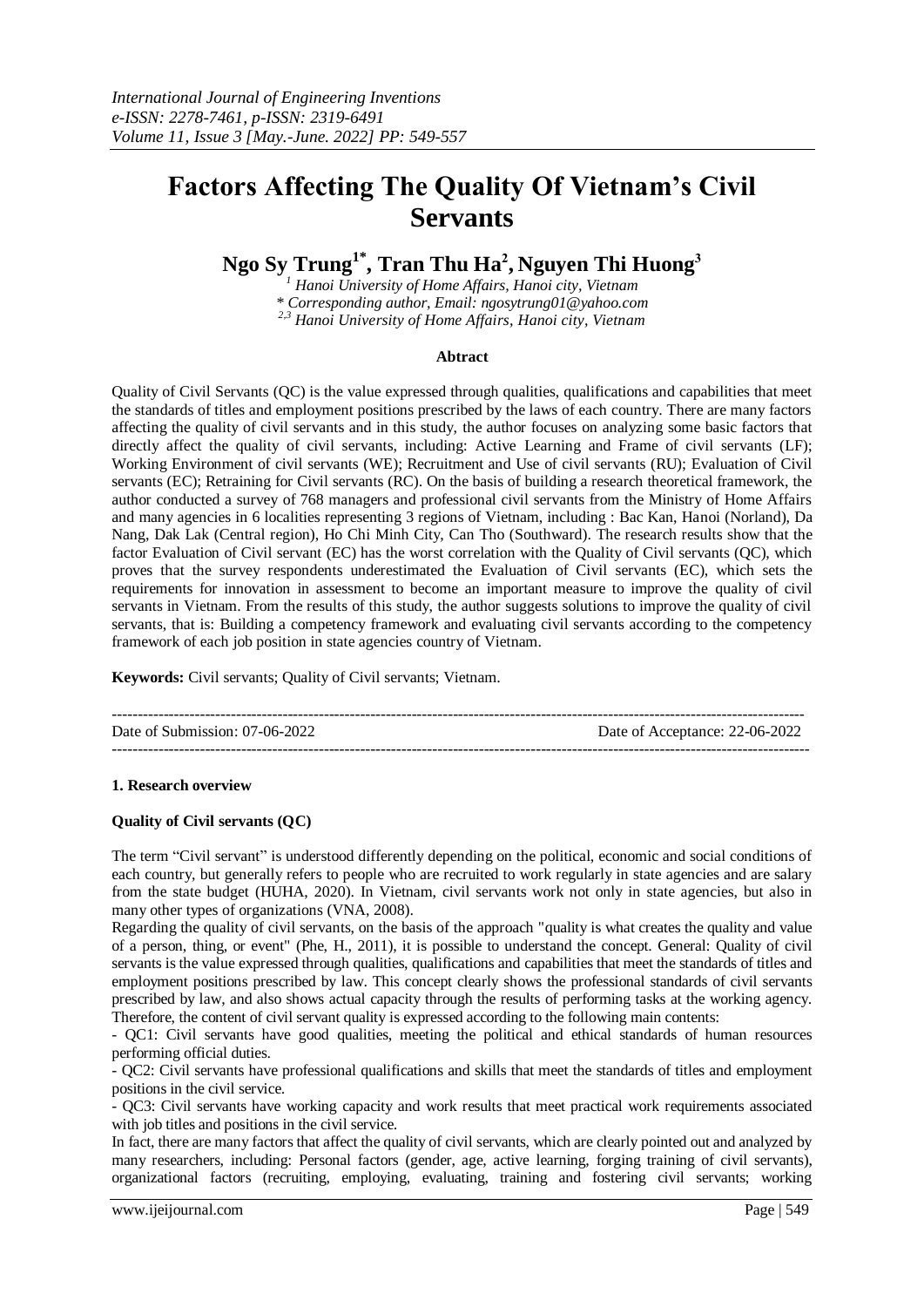environment: physical facilities, techniques, technology, professional living conditions , fair competition…), social factors… (Minh, BV, 2016; Cuong, NM, 2017) . In this study, the author focuses on analyzing some basic factors that directly affect the quality of civil servants, including: The initiative in learning and training of civil servants; working environment of civil servants; recruiting, employing, evaluating and fostering civil servants. The choice to study these factors is reflected in both subjective (personal factors) and objective aspects (organizational factors).

## **Active learning and frame of civil servants (LF)**

The initiative in learning to improve professional qualifications, accumulating more knowledge and professional skills, and actively practicing professional skills are factors that have a strong impact on the quality of civil servants. This is because society is constantly moving, specialized knowledge will change in the direction of expansion, requiring civil servants to always update and supplement trained specialized knowledge, besides , it is also necessary to update and accumulate other social knowledge to support professional work (Khanh, CX et al., 2010) . The active learning of civil servants is usually done in the form of:

- LF1: Public servants actively update documents and policies related to professional activities.

- LF2: Civil servants actively seek and participate in training and retraining programs related to updating and supplementing professional knowledge.

- LF3: Public servants actively and actively practice professional skills to always be proficient in organizing and performing assigned tasks.

Through the process of active learning and training, civil servants have both expanded their specialized knowledge and developed in-depth knowledge according to their professional fields of activity, contributing to improving the quality and efficiency of enforcement. equitment. That is both a basic requirement but also a high requirement for civil servants. All these activities, carried out in a planned manner, will bring many good results, not only improving professional capacity but also affirming the prestige of civil servants.

## **Working environment of civil servants (WE)**

The working environment of civil servants is the place to carry out their professional activities, including the following factors: Facilities, techniques, technology, professional living conditions, fair competition …. These factors have a regular and direct influence on the capacity to perform tasks and the performance results (quality) of civil servants. A good working environment is reflected in the following aspects:

- WE1. The agency's physical, technical and technological foundations meet the requirements of professional activities of civil servants.

Physical, technical and technological facilities for professional activities of the agency are well met, which will create a good environment for civil servants to practice their profession in a stable manner and improve their professional skills. . Since then, the progress and quality of task execution are ensured, contributing to building a professional and effective contingent of civil servants.

- WE2. Civil servants are regularly entitled to professional activities in an appropriate form.

The regular activities (contact, exchange of knowledge, expertise, professional skills, working skills, etc. with colleagues) in the working agency are carried out on a regular basis, which will help the civil servants to have an update. , additional professional knowledge, experience sharing, professional practice skills. The actual operation of the agencies, the contact and exchange of knowledge, expertise, professional skills and working skills of civil servants are usually done in the form of: seminars, scientific discussions; practical learning program; competition to improve professional skills.

- WE3. Civil servants are entitled to fair competition in the working process.

Fair competition in the working environment (fairness in employment, rewards, learning and development opportunities, etc.) will help civil servants to work with a spirit of self-discipline, enthusiasm, and maximize their potential, internal resources and creativity, contributing to improving the quality and efficiency of performing professional tasks and dedicating to serve the agency well. On the contrary, if there is no fair competition, they will be indifferent to work, work in a coping way, not promote creativity, affect their work performance and career maturity.

## **Recruitment and Use of civil servants (RU)**

In the current context of Vietnam, the recruitment and use of human resources to meet professional job requirements and the requirements of the civil service are mentioned with the following content: Recruitment and employment of civil servants associated with job positions do meet the requirements of the job position (VG, 2020a). Good implementation of the recruitment and use of civil servants who meet the requirements of the job position will help the agencies to have people with the right skills for current and future needs and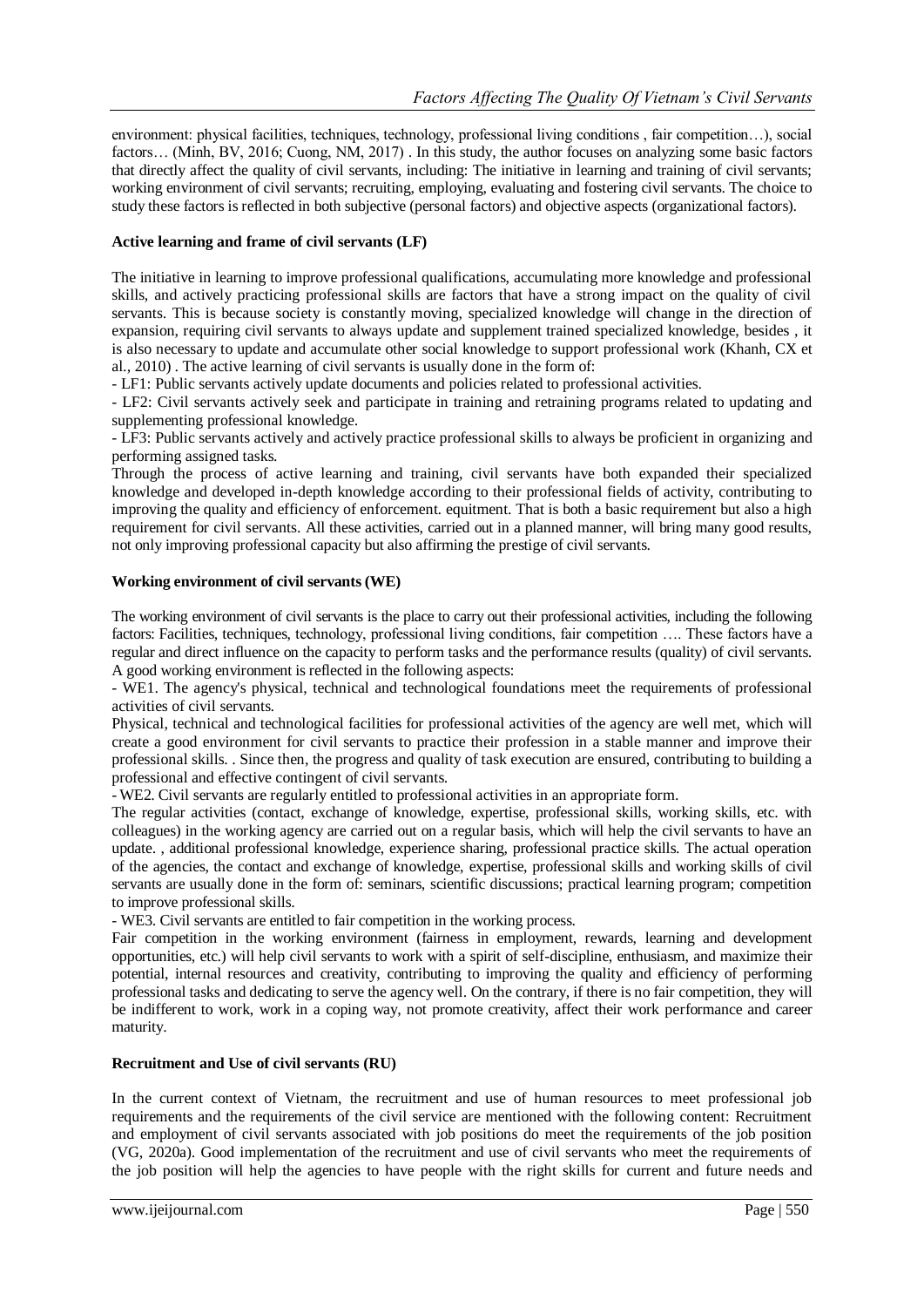development. That is confirmed as an important measure, mainly to improve the quality of civil servants. To implement this measure, a number of principled issues mentioned by many researchers in the field of human resource management are:

- RU1. Clear and open recruitment criteria.

In order to recruit qualified people to meet the requirements of each job position both in the present and in the future, managers must establish clear recruitment criteria for civil servants. That is to clearly define the requirements for the content of the job position (job description, competency framework) in accordance with the characteristics of the civil service and each agency. Next is the publication of recruitment criteria and the screening of candidates according to the set criteria.

- RU2. Abundant recruitment sources, flexible recruitment methods.

When there is a need to recruit people who meet job requirements, managers need to have flexibility in recruiting from internal sources (in the public sector) and external sources (social human resources). ). At the same time, depending on the source of recruitment and each job position, managers need to determine the most appropriate recruitment method to achieve the highest efficiency: Recruitment through selection and examination.

- RU3. Satisfied civil servants, given development opportunities.

The use of civil servants must create a sense of satisfaction, stimulate enthusiasm, work effort, and create fullness for individuals when recruited and employed. In addition, the employment of civil servants must create development opportunities, including equal development opportunities and promotion opportunities. That's because, when civil servants see the development opportunities in the agency, they will have a strong motivation to work, thereby achieving a high level of work performance.

## **Evaluation of Civil servants (EC)**

In the process of employing civil servants, agencies need to take measures to assess whether the actual qualities and capabilities of the civil servants can meet the requirements of current and future job positions. The evaluation of civil servants is carried out because society is constantly moving and developing, requiring each civil servant to constantly learn, accumulate experience, and work methods to respond promptly to challenges, changes of society and of the industry and field of work. Some of the requirements of the civil servant assessment include:

- EC1. Evaluate objectively and fairly. In order to assess the reality of civil servants in the process of performing official duties, the evaluation needs to ensure objectivity, fairness, ie unbiased, and not influenced by other factors when evaluating.

- EC2. Accurate and correct assessment. The evaluation of civil servants must be based on their assigned responsibilities and tasks and the results of task performance - specific products (accurate assessment); must strictly comply with the authority and content of the assessment (evaluate according to regulations).

- EC3. Open, flexible assessment. Managers need to publicize the content, methods and results of the assessment so that civil servants know and always have a sense of striving to complete their tasks well as well as promote their creative spirit at work. In addition, managers who want to know the reality of the job completion and reputation of civil servants during their work need to collect evaluation information about them in many dimensions: information from inside , from the outside (Hai, TN, 2008) . This shows flexibility in assessment, from which managers can obtain complete and objective information about the quality of civil servants.

## **Retraining for Civil servants (RC)**

In the management of civil servants in Vietnam, managers have also had a fairly clear approach to civil servant training: "Retraining is an activity of equipping, updating and improving knowledge and skills to do work. Job: (VG, 2017). This is an important legal basis for agencies and organizations to carry out the task of fostering civil servants in order to equip them with basic knowledge and skills, and to update and supplement necessary knowledge and skills for civil servants successfully complete the assigned task. Training activities for civil servants include:

- RC1. Nurturing knowledge of foreign languages and informatics. The fostering of foreign language and informatics knowledge to build a contingent of civil servants meeting the standards of foreign language and informatics knowledge in accordance with current law.

- RC2. Improve knowledge and skills according to the standards and requirements of the job position.

The training of knowledge and skills is carried out with the aim of equipping them with basic knowledge and skills and updating and supplementing necessary knowledge and skills for civil servants to successfully complete their assigned tasks. The training content includes: State management knowledge according to the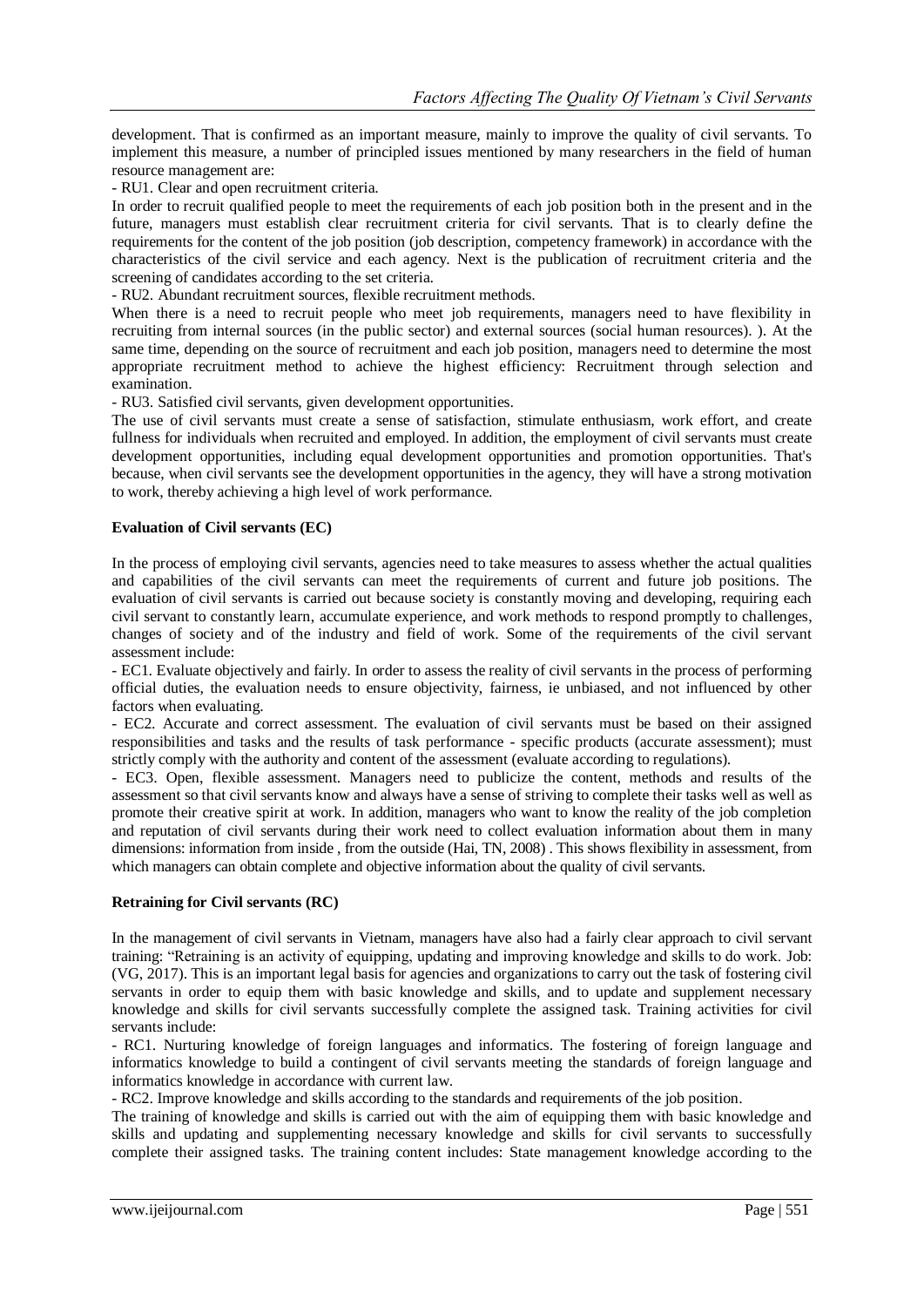standards of civil servants; specialized knowledge and skills associated with the job position are required to be performed annually (VG, 2017) .

- RC3. Cultivate political and moral qualities.

Political and moral qualities are identified as one of the standard conditions of civil servants according to the law (VNA, 2008). Therefore, the training is carried out in order to build a contingent of civil servants with good moral qualities, political bravery, meeting the requirements of serving the people and the cause of national development, ensuring the criteria of civil servants political and moral qualities as prescribed by law.

The construction of specific content of factors affecting the quality of civil servants helps the author to have a basis for building a research scale and research model. Research scale, research model includes 05 independent variables and 01 dependent variable with a total of 18 observed variables. The author designed the survey according to these 18 observed variables and measured it using the Likert measure with 5 levels: 1 - Strongly disagree; 2 - Disagree; 3 - No comments; 4 - Agree; 5 - Strongly agree (Table 1, Figure 1).

|                | N <sub>0</sub><br>The scale                                                                                                           |                 | Level evaluate |              |   |                         |   |  |
|----------------|---------------------------------------------------------------------------------------------------------------------------------------|-----------------|----------------|--------------|---|-------------------------|---|--|
|                |                                                                                                                                       | <b>Encode</b>   | 1              | $\mathbf{2}$ | 3 | $\overline{\mathbf{4}}$ | 5 |  |
| 1              | Active learning and frame of civil servants                                                                                           | LF              |                |              |   |                         |   |  |
| $\mathbf{1}$   | Public servants actively update documents and policies related to<br>professional activities.                                         | LF1             |                |              |   |                         |   |  |
| $\overline{c}$ | Civil servants actively seek and participate in training programs, fostering<br>professional knowledge.                               | LF2             |                |              |   |                         |   |  |
| 3              | Public servants actively and actively practice professional skills.                                                                   | LF3             |                |              |   |                         |   |  |
| $\mathbf{I}$   | <b>Working Environment of civil servants</b>                                                                                          | <b>WE</b>       |                |              |   |                         |   |  |
| 1              | The agency's physical, technical and technological foundations meet the<br>requirements of professional activities of civil servants. |                 |                |              |   |                         |   |  |
| 2              | Civil servants are regularly entitled to professional activities in an<br>appropriate form.                                           | WE <sub>2</sub> |                |              |   |                         |   |  |
| 3              | Civil servants are entitled to fair competition in the working process.                                                               |                 |                |              |   |                         |   |  |
| III            | <b>Recruiting and Using civil servants</b>                                                                                            | RU              |                |              |   |                         |   |  |
| $\mathbf{1}$   | Clear and open recruitment criteria.                                                                                                  | RU1             |                |              |   |                         |   |  |
| $\overline{2}$ | Abundant recruitment sources, flexible recruitment methods.                                                                           | RU <sub>2</sub> |                |              |   |                         |   |  |
| 3              | Satisfied civil servants, given development opportunities.                                                                            | RU3             |                |              |   |                         |   |  |
| IV             | <b>Evaluation of civil servants</b>                                                                                                   | EC              |                |              |   |                         |   |  |
| $\mathbf{1}$   | Evaluate objectively and fairly.                                                                                                      | EC1             |                |              |   |                         |   |  |
| 2              | Accurate and correct assessment.                                                                                                      | EC <sub>2</sub> |                |              |   |                         |   |  |
| 3              | Open, flexible assessment.                                                                                                            | EC <sub>3</sub> |                |              |   |                         |   |  |
| V              | <b>Retraining for Civil servant</b>                                                                                                   | RC              |                |              |   |                         |   |  |
| $\mathbf{1}$   | Nurturing knowledge of foreign languages and informatics.                                                                             | RC1             |                |              |   |                         |   |  |
| $\overline{c}$ | Improve knowledge and skills according to the standards and<br>requirements of the job position.                                      | RC2             |                |              |   |                         |   |  |
| 3              | Cultivate political and moral qualities.                                                                                              | RC3             |                |              |   |                         |   |  |
| VI             | <b>Quality of Civil servants</b>                                                                                                      | QC              |                |              |   |                         |   |  |

|  | <b>Table 1.</b> Research scale |  |
|--|--------------------------------|--|
|--|--------------------------------|--|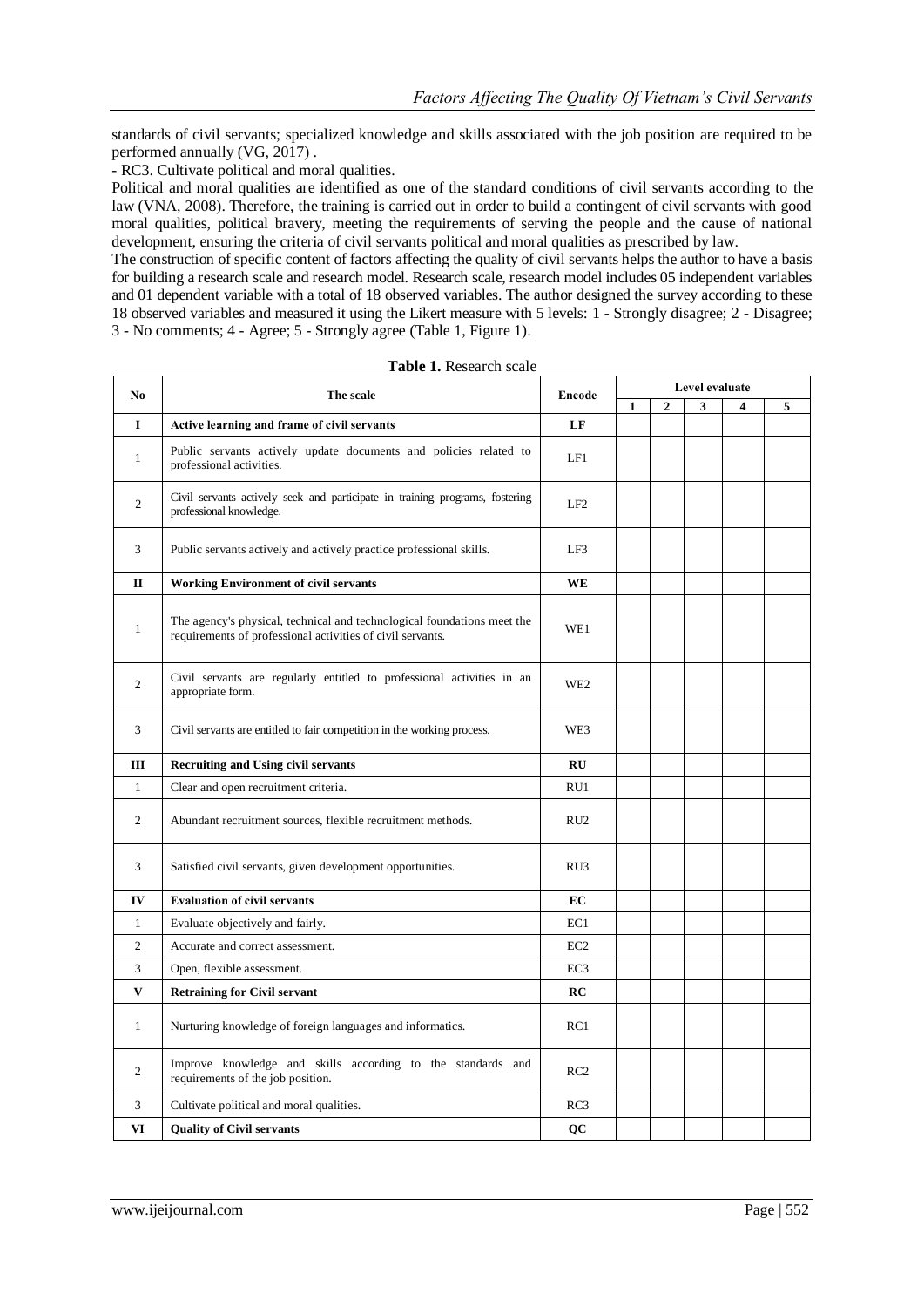| N <sub>0</sub> | The scale                                                                                                                                                        | Encode          | Level evaluate |  |  |  |  |  |
|----------------|------------------------------------------------------------------------------------------------------------------------------------------------------------------|-----------------|----------------|--|--|--|--|--|
|                |                                                                                                                                                                  |                 |                |  |  |  |  |  |
|                | Civil servants have good qualities, meeting the political and ethical<br>standards of human resources performing official duties.                                | QC <sub>1</sub> |                |  |  |  |  |  |
| $\overline{2}$ | Civil servants have professional qualifications that meet the standards of<br>titles and employment positions in the public service.                             | OC <sub>2</sub> |                |  |  |  |  |  |
| 3              | Civil servants have working capacity and work results that meet<br>practical work requirements associated with job titles and positions in<br>the civil service. | OC <sub>3</sub> |                |  |  |  |  |  |

*Source: Author's synthesis through theoretical research.*



**Figure 1.** Research model

With the above research scale and research model, the research hypothesis on the factors affecting the quality of civil servants is proposed as:

H1: The proactive learning and frame of civil servants (LF) is correlated with the quality of civil servants (QC).

H2: Working environment of civil servants (WE) is correlated with Quality of civil servants (QC).

H3: Recruitment and use of civil servants (RU) is correlated with Quality of civil servants (QC).

H4: Evaluation of civil servants (EC) is correlated with Quality of civil servants (QC).

H5: Retraining for Civil servant (RC) correlated with the Quality of civil Service (QC).

## **3. Research Methods**

The author uses a qualitative method (collection and analysis of secondary data - published documents) combined with a quantitative method (collection and analysis of primary data in the form of surveys and surveys. close). The investigation and survey is carried out in two steps: Preliminary investigation and official investigation.

## *a) Preliminary investigation*

The minimum sample size required for factor analysis for the 6-scale and 18-observed model of this study is  $N =$  $18*5 = 90$  (Hair, JF et al., 2009). The author conducted a survey with a sample size of N = 768 professional managers and civil servants of some central and local agencies of Vietnam  $(N > 90)$ , ensuring the reliability of data collection. . The survey was designed and completed, the author conducted a preliminary survey in Bac Kan province with sample size  $N = 120$  local civil servants. The results of the preliminary survey in Bac Kan province show that the observed variables are reliable enough to be used in the official survey on a broader scale.

## *b) Formal investigation*

The author conducted an official investigation at the Ministry of Home Affairs and 6 localities representing 3 regions of Vietnam, including: Bac Kan, Hanoi (Norland), Da Nang, Dak Lak (Central Region), Ho Chi Minh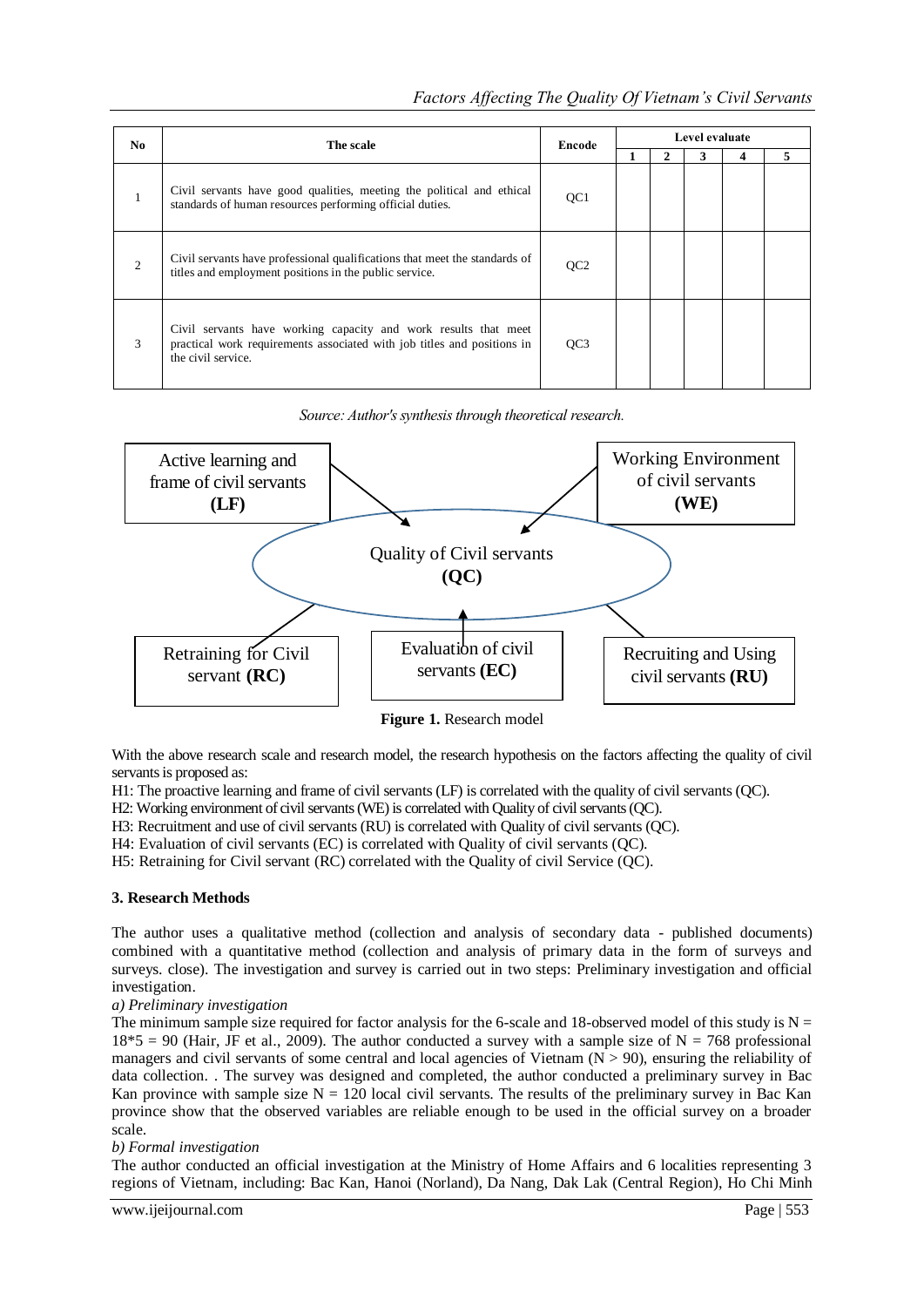City Ho Chi Minh City, Can Tho (Southward). Survey subjects were identified as managers and professional civil servants of government agencies. The survey was carried out with the consent of the respondents after the author's preliminary interview. The survey results are: 768/800 people agree to answer and 768/768 valid answer sheets, achieving 100% response rate. The characteristics of the study sample showed that the majority (82.8%) of survey respondents had 5 years or more working experience (Table 2).

| <b>Working time</b> |            |        |         | <b>Total</b> |       |       |         |        |
|---------------------|------------|--------|---------|--------------|-------|-------|---------|--------|
|                     |            |        |         | Under 30     | 30-40 | 41-50 | Over 50 |        |
|                     |            | Male   | Count   | 67           |       |       |         | 71     |
| Less than 5 years   | Sex        |        | %Gender | 94.4%        | 5.6%  |       |         | 100.0% |
|                     |            |        | Count   | 56           |       |       |         | 61     |
|                     |            | Female | %Gender | 91.8%        | 8.2%  |       |         | 100.0% |
|                     | Total      |        | Count   | 123          |       |       |         | 132    |
|                     |            |        | %Gender | 93.2%        | 6.8%  |       |         | 100.0% |
|                     |            | Male   | Count   | 14           | 136   |       |         | 150    |
| 5-10 years          | <b>Sex</b> |        | %Gender | 9.3%         | 90.7% |       |         | 100.0% |
|                     |            |        | Count   | 15           | 107   |       |         | 122    |
|                     |            | Female | %Gender | 12.3%        | 87.7% |       |         | 100.0% |
|                     | Total      |        | Count   | 29           | 243   |       |         | 272    |
|                     |            |        | %Gender | 10.7%        | 89.3% |       |         | 100.0% |
|                     | Sex        | Male   | Count   |              | 34    | 110   | 51      | 195    |
|                     |            |        | %Gender |              | 17.4% | 56.4% | 26.2%   | 100.0% |
| Over 10 years       |            | Female | Count   |              | 29    | 94    | 46      | 169    |
|                     |            |        | %Gender |              | 17.2% | 55.6% | 27.2%   | 100.0% |
|                     | Total      |        | Count   |              | 63    | 204   | 97      | 364    |
|                     |            |        | %Gender |              | 17.3% | 56.0% | 26.6%   | 100.0% |
|                     |            | Male   | Count   | 81           | 174   | 110   | 51      | 416    |
|                     | Sex        |        | %Gender | 19.5%        | 41.8% | 26.4% | 12.3%   | 100.0% |
| Total               |            | Female | Count   | 71           | 141   | 94    | 46      | 352    |
|                     |            |        | %Gender | 20.2%        | 40.1% | 26.7% | 13.1%   | 100.0% |
|                     |            |        | Count   | 152          | 315   | 204   | 97      | 768    |
|                     | Total      |        | %Gender | 19.8%        | 41.0% | 26.6% | 12.6%   | 100.0% |

| Table 2. Descriptive statistics of the study sample |  |  |  |  |  |  |
|-----------------------------------------------------|--|--|--|--|--|--|
|-----------------------------------------------------|--|--|--|--|--|--|

*Source: Author's survey results*

With the collected data, the author conducts scale testing, exploratory factor analysis, and regression analysis to test the research hypothesis.

#### **4. Research results**

The results of the scale testing in Table 3 show that 18 observed variables in the model have reliability when meeting the standard conditions: Cronbach'alpha > 0.6; Corrected Item-Total Correlation > 0.3 (Hair, JF et al., 2009). These observed variables continue to be used to perform exploratory factor analysis.

| <b>Scales</b>                   | Observed<br>variables | Reliability<br>coefficients<br>(Cronbach'<br>Alpha) | Corrected Item-Total<br>Correlation | Min            | Max | Mean | Std.<br>Deviation |
|---------------------------------|-----------------------|-----------------------------------------------------|-------------------------------------|----------------|-----|------|-------------------|
| 1. The Active learning and      | LF1                   |                                                     | $LF1 = .652$                        | 2              | 5   | 3.76 | .770              |
| frame of civil servants (LF)    | LE2                   | .760                                                | $LF2 = .458$                        |                | 5   | 3.53 | .842              |
|                                 | LF3                   |                                                     | $LF3 = .679$                        | 2              | 5   | 3.82 | .823              |
| 2. Working Environment of       | WE1                   |                                                     | $WE1 = .484$                        | 2              | 5   | 4.18 | .722              |
| civil servants (WE)             | WE <sub>2</sub>       | .654                                                | $WE2 = .525$                        | $\overline{c}$ | 5   | 3.87 | .816              |
|                                 | WE3                   |                                                     | $WE3 = .539$                        |                | 5   | 3.73 | .932              |
| 3. Recruitment and Use of       | RU1                   |                                                     | $RU1 = .603$                        | 2              | 5   | 3.80 | .841              |
|                                 | RU2                   | .792                                                | $RU2 = .312$                        | $\mathfrak{D}$ | 5   | 3.87 | .796              |
| civil servants (RU)             | RU3                   |                                                     | $RU3 = 513$                         | 11             | 5   | 3.68 | 946               |
| of<br>Evaluation<br>civil<br>4. | EC1                   |                                                     | $EC1 = .622$                        |                | 5   | 3.52 | .910              |
|                                 | EC <sub>2</sub>       | .801                                                | $EC2 = .688$                        |                | 5   | 3.49 | .935              |
| servants (EC)                   | EC <sub>3</sub>       |                                                     | $EC3 = .426$                        | 1              | 5   | 3.57 | .919              |
| of<br>5.                        | RC1                   |                                                     | $RC1 = .806$                        | 2              | 5   | 3.89 | .715              |
| Retraining<br>Civil             | RC2                   | .856                                                | $RC2 = .735$                        |                | 5   | 3.84 | .752              |
| servants $(RC)$                 | RC3                   |                                                     | $RC3 = 527$                         | 2              | 5   | 4.07 | .807              |
| 6. Quality of civil servants    | OC <sub>1</sub>       | .740                                                | $OC1 = .619$                        | 3              | 5   | 4.15 | .736              |

www.ijeijournal.com Page | 554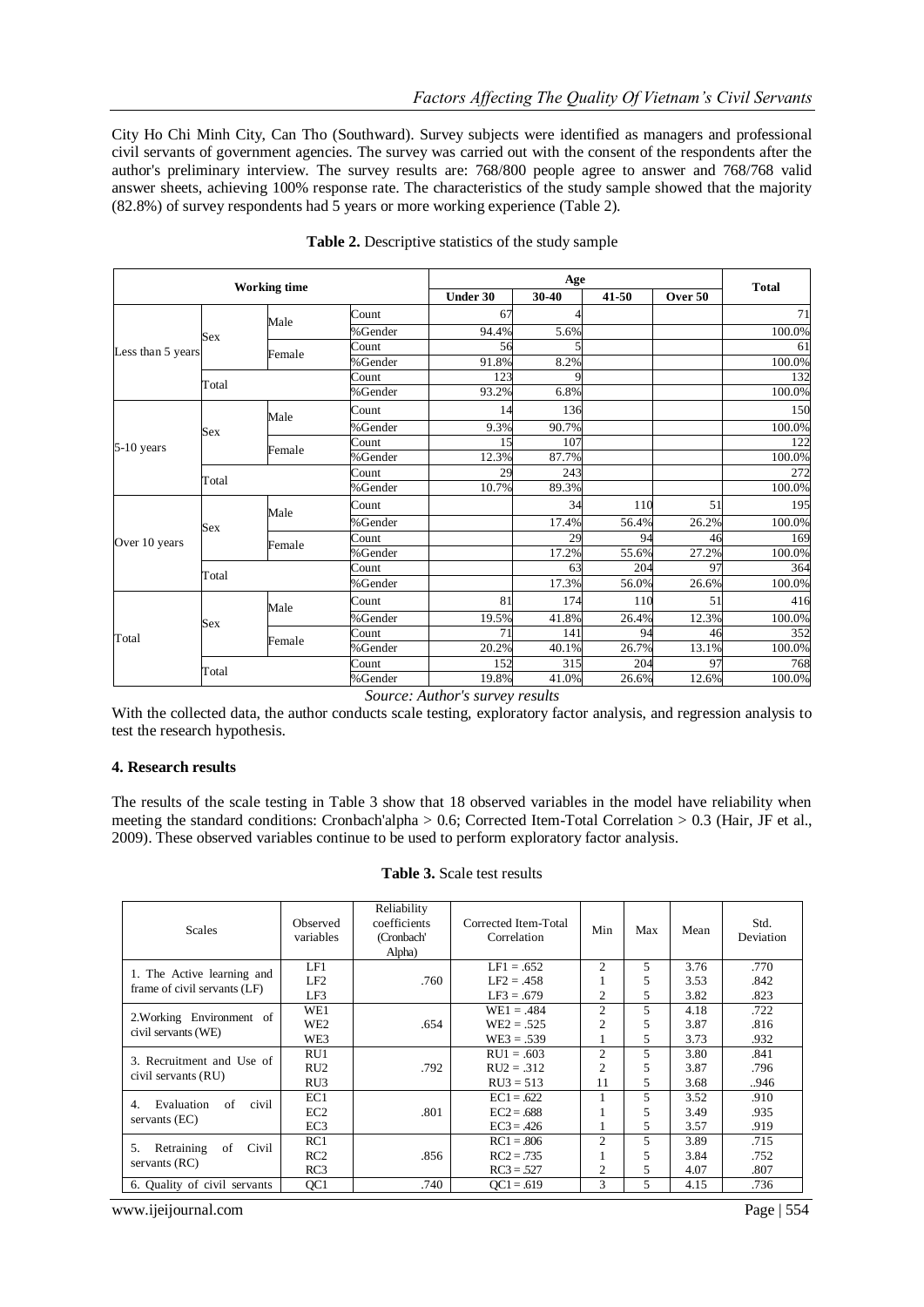| (QC) | QC <sub>2</sub> | $\sim$<br>$-$<br>QC2 = $3/4$               | <b>_</b><br>— | ◡                        | $+.10$        | 700<br>.120 |
|------|-----------------|--------------------------------------------|---------------|--------------------------|---------------|-------------|
|      | OC3             | $\sim$<br>$-71$<br>vw-                     | -             | <b>STATISTICS</b><br>- - | $-$<br>، ب. ب | 1.002       |
|      |                 | <b>Contract Contract Contract Contract</b> |               |                          |               |             |

*Source: Author's survey results*

Exploratory factor analysis with Varimax rotation was performed to preliminary evaluate the unidirectionality, convergence value, discriminant value of the scales. Table 4, Table 5 shows that exploratory factor analysis was performed in accordance with the data set through the standard values mentioned in quantitative research: Value  $0.5 \leq KMO \leq 1$ ; Bartlett's test has observed significance level Sig. < 0.05; Eigenvalue ≥1; Total Variance Explained  $\geq 50\%$ ; 0.3  $\leq$  Factor Loading is the minimum condition for the observed variable to retain the sample;  $0.5 \leq$  Factor Loading exhibits good statistical significance (Hai, DH et al., 2018). In this study, the author determined the condition  $0.5 \leq$  Factor Loading.

## **Table 4.** KMO and Bartlett's Test and Total Variance Explained

|                                                  |       |                     | <b>KMO and Bartlett's Test</b> |       |                                 |                                            |       |                    |                                          |
|--------------------------------------------------|-------|---------------------|--------------------------------|-------|---------------------------------|--------------------------------------------|-------|--------------------|------------------------------------------|
| Kaiser-Meyer-Olkin Measure of Sampling Adequacy. |       |                     |                                |       |                                 |                                            | .889  |                    |                                          |
| Bartlett's Test of Sphericity                    |       |                     | Approx. Chi-Square             |       |                                 | 17577.019                                  |       |                    |                                          |
|                                                  |       |                     | DF                             |       |                                 |                                            | 351   |                    |                                          |
|                                                  |       |                     | Sig.                           |       |                                 |                                            | .000  |                    |                                          |
|                                                  |       |                     |                                |       | <b>Total Variance Explained</b> |                                            |       |                    |                                          |
|                                                  |       | Initial Eigenvalues |                                |       |                                 | <b>Extraction Sums of Squared Loadings</b> |       |                    | <b>Rotation Sums of Squared Loadings</b> |
| Components                                       | Total | $%$ of<br>Variance  | Cumulative %                   | Total | $%$ of<br>Variance              | Cumulative %                               | Total | $%$ of<br>Variance | Cumulative %                             |
|                                                  | 9,917 | 36.728              | 36.728                         | 9,917 | 36.728                          | 36.728                                     | 6.107 | 22,617             | 22,617                                   |
| 2                                                | 3.107 | 11.507              | 48.235                         | 3.107 | 11.507                          | 48.235                                     | 5.172 | 19,155             | 41,772                                   |
| 3                                                | 2.172 | 8043                | 56,279                         | 2.172 | 8043                            | 56,279                                     | 2.333 | 8,640              | 50,412                                   |
| 4                                                | 2004  | 7.422               | 63,700                         | 2004  | 7.422                           | 63,700                                     | 2.153 | 7,972              | 58,384                                   |
| 5                                                | 1.285 | 4,758               | 68,458                         | 1.285 | 4,758                           | 68,458                                     | 1,964 | 7.275              | 65.659                                   |
| 6                                                | 1.134 | 4.199               | 72,657                         | 1.134 | 4.199                           | 72,657                                     | 1.889 | 6,997              | 72,657                                   |
|                                                  | .933  | 3.455               | 76.112                         |       |                                 |                                            |       |                    |                                          |
| 18                                               | .028  | .105                | 100,000                        |       |                                 |                                            |       |                    |                                          |
| Extraction Method: Principal Component Analysis. |       |                     |                                |       |                                 |                                            |       |                    |                                          |

*Source: Author's survey results*

## **Table 5.** Rotated Component Matrix

|                                                         | Rotated Component Matrix <sup>a</sup> |                   |              |      |      |              |      |  |
|---------------------------------------------------------|---------------------------------------|-------------------|--------------|------|------|--------------|------|--|
|                                                         | <b>Observed</b>                       | <b>Components</b> |              |      |      |              |      |  |
| <b>Scales</b>                                           | variables                             | 1                 | $\mathbf{2}$ | 3    | 4    | 5            | 6    |  |
|                                                         | LF1                                   | .822              |              |      |      |              |      |  |
| 1. The Active learning and frame of civil servants (LF) | LF2                                   | .543              |              |      |      |              |      |  |
|                                                         | LF3                                   | .761              |              |      |      |              |      |  |
|                                                         | WE1                                   |                   | .830         |      |      |              |      |  |
| 2. Working Environment of civil servants (WE)           | WE <sub>2</sub>                       |                   | .534         |      |      |              |      |  |
|                                                         | WE3                                   |                   | .624         |      |      |              |      |  |
|                                                         | RU1                                   |                   |              | .804 |      |              |      |  |
| 3. Recruitment and Use of civil servants (RU)           | RU2                                   |                   |              | .585 |      |              |      |  |
|                                                         | RU3                                   |                   |              | .864 |      |              |      |  |
|                                                         | EC1                                   |                   |              |      | .852 |              |      |  |
| 4. Evaluation of civil servants (EC)                    | EC <sub>2</sub>                       |                   |              |      | .831 |              |      |  |
|                                                         | EC <sub>3</sub>                       |                   |              |      | .693 |              |      |  |
|                                                         | RC1                                   |                   |              |      |      | .826         |      |  |
| 5. Retraining of Civil servants (RC)                    | RC2                                   |                   |              |      |      | .785         |      |  |
|                                                         | RC3                                   |                   |              |      |      | $71^{\circ}$ |      |  |
|                                                         | QC <sub>1</sub>                       |                   |              |      |      |              | .832 |  |
| 6. Quality of civil servants (QC)                       | QC <sub>2</sub>                       |                   |              |      |      |              | .817 |  |
|                                                         | QC <sub>3</sub>                       |                   |              |      |      |              | .781 |  |
| Extraction Method: Principal Component Analysis.        |                                       |                   |              |      |      |              |      |  |
| Rotation Method: Varimax with Kaiser Normalization.     |                                       |                   |              |      |      |              |      |  |
| a. Rotation converged in 8 iterations.                  |                                       |                   |              |      |      |              |      |  |

*Source: Author's survey results*

Data Table 4, Table 5 with  $KMO = .889$  ( $KMO > 0.5$ ) shows that exploratory factor analysis is suitable for the data set; Bartlett's test has the Sig level of significance.  $= .000$  (Sig.  $< 0.05$ ) shows that the observed variables are linearly correlated with the representative factor; Total Variance Explained with Cumulative % = 72.657% (Cumulative  $\% > 50\%$ ) showed that 72.657% of the variation of the representative factors was explained by the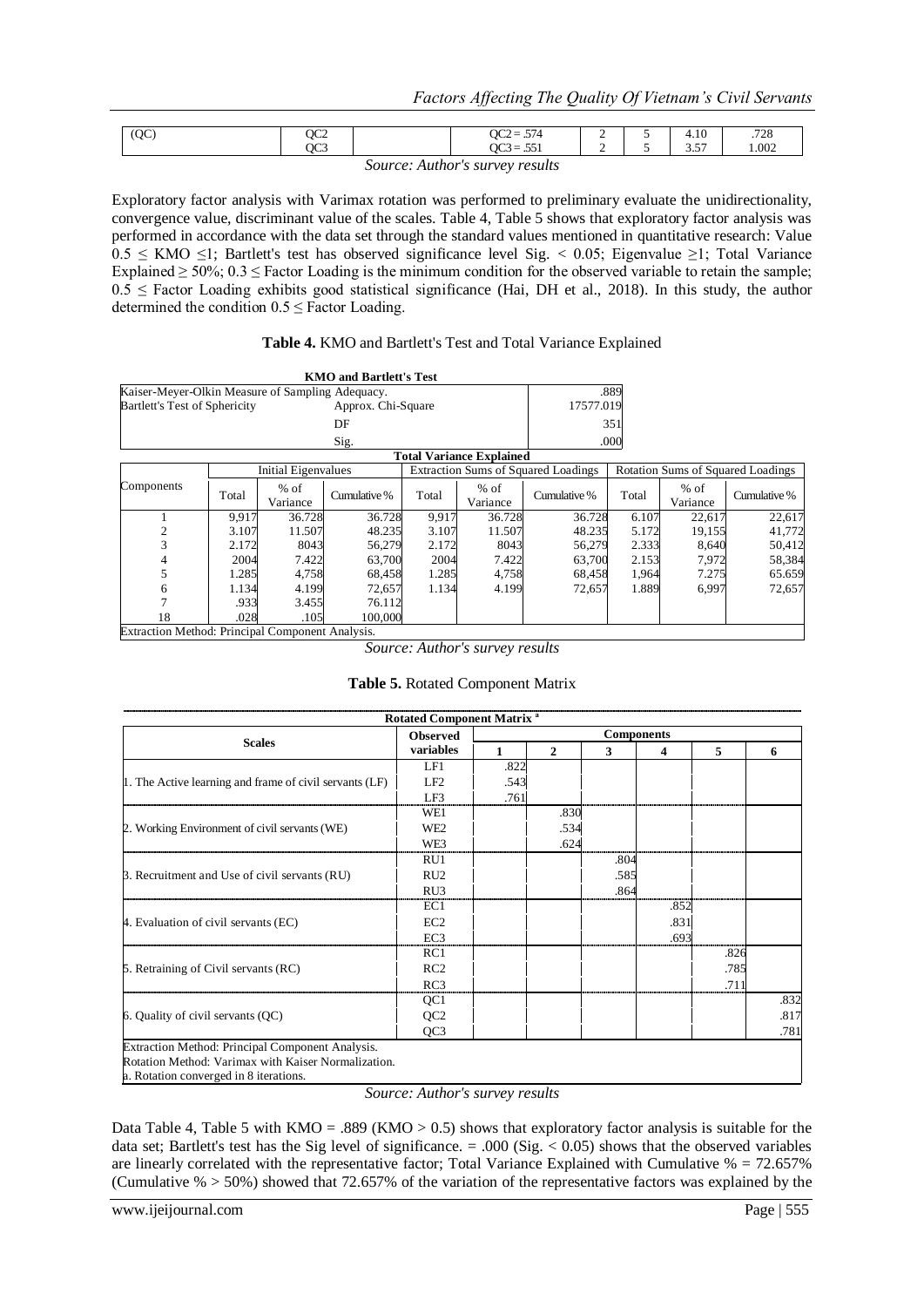observed variables (Table 4); All observed variables have Factor Loading  $> 0.5$ , showing that the observed variables have good statistical significance (Table 5) ; The observed variables were extracted into 06 factors with Eigenvalues  $> 1$ , showing that the research model consists of 6 factors [01 dependent variable (OC), 05 independent variables (LF, WE, RU, EC, RC) with a total of 18 observed variables with good statistical significance can perform multivariable linear regression analysis (Table 6) .

Based on the generalized regression model Y = Bo + B<sub>1</sub>  $*X_1 + B_2 *X_2 + ... + Bi*Xi$  (Hai, DH et al., 2018), it is possible to identify the multivariable regression model of factors affecting the quality of civil servants as follows:

$$
QC = Bo + B_1 * LF + B_2 * WE + B_3 * RU + B_4 * EC + B_5 * RC
$$

**Table 6.** Multivariable regression results

|       |                                                                          | Coefficients <sup>a</sup>      |              |                              |              |              |                |
|-------|--------------------------------------------------------------------------|--------------------------------|--------------|------------------------------|--------------|--------------|----------------|
| Model |                                                                          | Unstandardized<br>Coefficients |              | Standardized<br>Coefficients | t            | Sig.         | <b>VIF</b>     |
|       |                                                                          | B                              | Std. Error   | Beta                         |              |              |                |
|       | (Constant)                                                               | 4.165                          | .190         |                              | 21,892       | .000         |                |
| first | 1. The active learning and frame of civil<br>servants (LF)               | .051                           | .069         | .044                         | .742         | .000         | 1.027          |
|       | 2. Working environment of civil servants<br>(WE)                         | .103                           | .055         | .103                         | 1.876        | .000         | 1.102          |
|       | 3. Recruitment and use of civil servants<br>(RU)                         | .061                           | .068         | .055                         | .906         | .000         | 1.010          |
|       | 4. Evaluation of civil servants (EC)<br>5. Retraining Civil servant (RC) | .002<br>.073                   | .055<br>.076 | .002<br>.061                 | .044<br>.966 | .000<br>.000 | 1.025<br>1.013 |
|       | Dependent Variable: Quality of Civil servants (QC)                       |                                |              |                              |              |              |                |
|       | Adjusted R Square: .658                                                  |                                |              |                              |              |              |                |
|       | Durbin-Watson: 2.198                                                     |                                |              |                              |              |              |                |

*Source: Author's survey results*

The regression results in Table 6 with Adjusted R Square = .658 show that the factors LF, WE, RU, EC, RC explain 65.8% of the variation of the QC factor in the research model, the regression model. The built multivariate fits the data set. The coefficient of variance exaggeration of the factors (VIF =  $1,000 < 2$ ) shows that the regression model does not have multicollinearity. Durbin-Watson = 2,198 (1< d <3) shows that the regression model does not have autocorrelation. The regression coefficients of 5 independent variables are statistically significant (Sig.  $< 0.05$ ) showing that the factors LF, WE, RU, EC, RC all have a correlation with QC. The unnormalized regression coefficients (B) have positive values, so the factors in the research model have a positive relationship, the hypotheses H1, H2, H3, H4, H5 in the research model (Fig. 1) is accepted. The regression model of the factors in this study is:

 $QC = 4.165 + 0.051 * LF + 0.103 * WE + 0.061 * RU + 0.002 * EC + 0.073 * RC$ 

Based on the standardized regression coefficient (Beta), it can be seen that the correlation level of the independent and dependent variables in increasing order is: EC, LF, RU, RC, WE. This shows that the evaluation factor (EC) has the weakest impact on quality (QC), contributing to the proof that the survey respondents' opinions on the evaluation of civil servants (EC) have a large dispersion, the average rating is the lowest, requirements for innovation in assessment to attract the attention of civil servants and become an important measure to improve the quality of civil servants in Vietnam.

## **5. Conclusion**

The results of the test of the scale and the regression analysis of the regression analysis showed that the survey respondents underestimated the performance of the evaluation of civil servants (EC), posing an innovative requirement in the assessment to become a public servant, become an important measure to improve the quality of civil servants in Vietnam. In fact, the assessment of the quality of Vietnamese civil servants with common standards, is modeled in terms of content and applied to agencies in the public sector (VG, 2020b); does not mention the principle of assessment according to the competency framework. From that basis, the author suggests solutions to improve the quality of civil servants, that is: Building a competency framework and evaluating civil servants according to the competency framework of each job position.

- Building a capacity framework for each job position of civil servants in a synchronous and unified manner in each industry in combination with building a capacity framework for each job position of the localities.